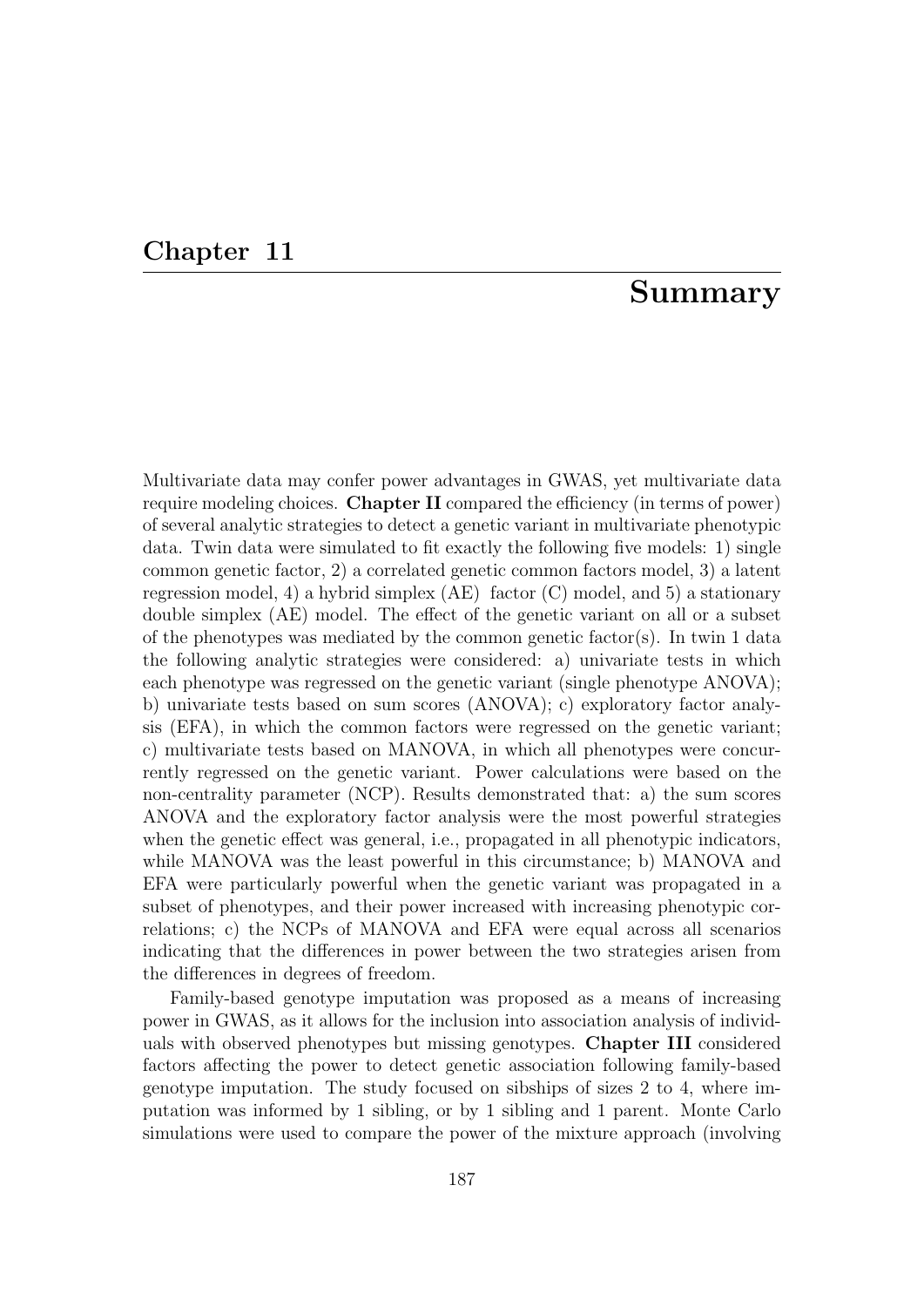the full distribution of the imputed genotypes) with the power of the dosage approach (where the mean of the conditional distribution featured as the imputed genotype). Furthermore, the effect on power and type I error rates of misspecification of the familial covariance matrix was considered given low, moderate and highly heritable traits. Misspecification pertained to the use of an exchangeable model which accounts for the sibling correlations by means of a single correlation (a model of interest also for computational reasons). Finally, the simulation results were verified in two empirical datasets. Results showed that: a) the power differences among the dosage and the mixture approaches are quite small and recommend the use of the dosage approach because it is computationally easier; b) correct model specification is desirable particularly when the trait is highly heritable in order to yield correct type I error rates; c) lastly, it was showed that family-based imputation yields considerable power gains only in specific circumstances.

Full, correct modeling of the conditional familial covariance matrix confers power advantages and yields correct type I error rates. Yet, correct modeling can be complicated and subject to misspecification when families are variable in size and composition. Model misspecification - as discussed in chapter III - is also of interest for computational reasons. Chapter IV focused on the effect on power of misspecification of the familial covariance matrix and considered several sandwich corrections of the standard errors to ensure correct type I error rates in family based GWASs. Specifically, the performance of the unweighted least squares (ULS) and of the maximum likelihood estimators (ML) was compared given: a) AE and ACE traits simulated in families comprising 4 siblings (2 MZ/DZ twins and 2 siblings), with and without parents, and b) various background correlations. Results demonstrated that the extreme misspecification employed by the sandwich corrected ULS procedure implemented in Plink leads to a dramatic loss in power given moderate to large background correlations. Furthermore, it was shown that the fast ML procedure is equally amenable to a sandwich correction. To analyze  $A(C)E$  traits in samples consisting of families varying in size and composition (when full, correct modeling is complicated and subject to misspecification), a misspecified CE/AE linear mixed model in combination with a sandwich correction is likely to maintain the power close to that of a correctly specified (yet, computationally more demanding) background model.

Monozygotic twin pairs represent a considerable part of the samples collected at the twin registries. Chapter V evaluated in terms of power and type I error rates the practice of dropping one individual of an MZ twin pair from familybased genome-wide association analyses. Simulation results demonstrated that including both MZ twins of a pair in GWASs yields calibrated type I error rates and increases the effective sample size and so, it increases power. It was illustrated how the power gain varies as a function of the phenotypic correlation. Finally, several modeling alternatives suitable for family-based samples including MZ twin pairs were discussed.